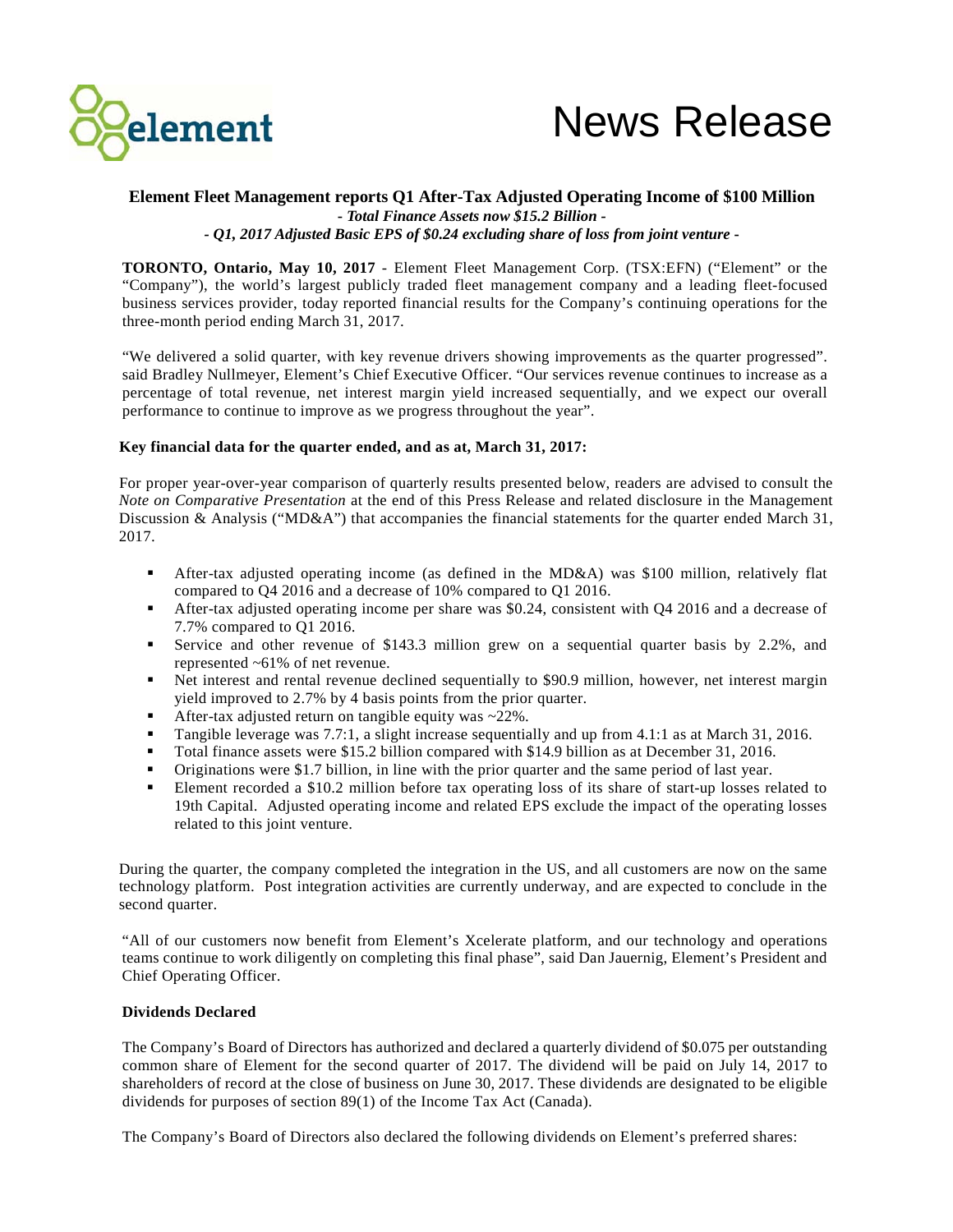A quarterly dividend of \$0.41250 per outstanding Cumulative 5-Year Rate Reset Preferred Share, Series A (TSX: EFN.PR.A) payable on June 30, 2017 to shareholders of record on the close of business on June 16, 2017. The dividend payment is for the quarterly period up to but excluding June 30, 2017.

A quarterly dividend of \$0.40625 per outstanding Cumulative 5-Year Rate Reset Preferred Share, Series C (TSX: EFN.PR.C) payable on June 30, 2017 to shareholders of record on the close of business on June 16, 2017. The dividend payment is for the quarterly period up to but excluding June 30, 2017.

A quarterly dividend of \$0.40 per outstanding Cumulative 5-Year Rate Reset Preferred Share, Series E (TSX: EFN.PR.E) payable on June 30, 2017 to shareholders of record on the close of business on June 16, 2017. The dividend payment is for the quarterly period up to but excluding June 30, 2017.

A quarterly dividend of \$0.40625 per outstanding Cumulative 5-Year Rate Reset Preferred Share, Series G (TSX: EFN.PR.G) payable on June 30, 2017 to shareholders of record on the close of business on June 16, 2017. The dividend payment is for the quarterly period up to but excluding June 30, 2017.

These dividends are designated to be eligible dividends for purposes of section 89(1) of the Income Tax Act (Canada).

## **Conference Call**

A conference call to discuss the results with analysts will be held on Wednesday, May 10, 2017 at 8:30 a.m. Eastern Time. The conference call can be accessed by dialing the following numbers:

North America Toll-Free: 1-800-806-5484 passcode 1186771# Local: 416-340-2217 passcode 1186771# International dial-in numbers:<https://www.confsolutions.ca/ILT?oss=7P1R8008065484>

A series of presentation slides will be referenced by management during the conference call. These slides will be available on the Company's website in advance of the conference call and may be accessed at [https://www.elementfleet.com/about-us/investor-relations/presentations.](https://www.elementfleet.com/about-us/investor-relations/presentations)

The call will be recorded and may be accessed until June 10, 2017 by dialing 1-800-408-3053 or 905-694- 9451 and entering the pass code 6676518#.

#### **Note on Comparative Presentation**

On February 16, 2016, the board of directors of Element Financial approved a plan to separate Element Financial into two publicly traded companies (the "Separation"): ECN Capital Corp. and the Company.

As a result of the Separation, the Company adopted IFRS 5, Non-current Assets Held for Sale and Discontinued Operations and IFRIC 17, Distribution of Non-Cash Assets to Owners. In accordance with IFRS 5, the Company has presented assets and liabilities of distributed operations separately from other assets and liabilities in the statement of financial position at December 31, 2016 and September 30, 2016, and the Company has not reclassified or re-presented amounts for periods prior to September 30, 2016. For the statement of operations, the Company, has separated distributed operations as a single amount from continuing operations and has reclassified and re-presented each period and related note disclosure.

Management believes both the assumptions and the allocations underlying the Company's financial statements for the comparative period ended March 31, 2016 are reasonable. However, as a result of the basis of presentation described above, the March 31, 2016 financial statements may not be indicative of what the Company's results of operations and cash flows would have been if the business had operated as a stand-alone company.

## **Non-IFRS Measures**

The Company's unaudited interim condensed consolidated financial statements have been prepared in accordance with International Financial Reporting Standards ("IFRS") as issued by the International Accounting Standards Board ("IASB") and the accounting policies we adopted in accordance with IFRS.